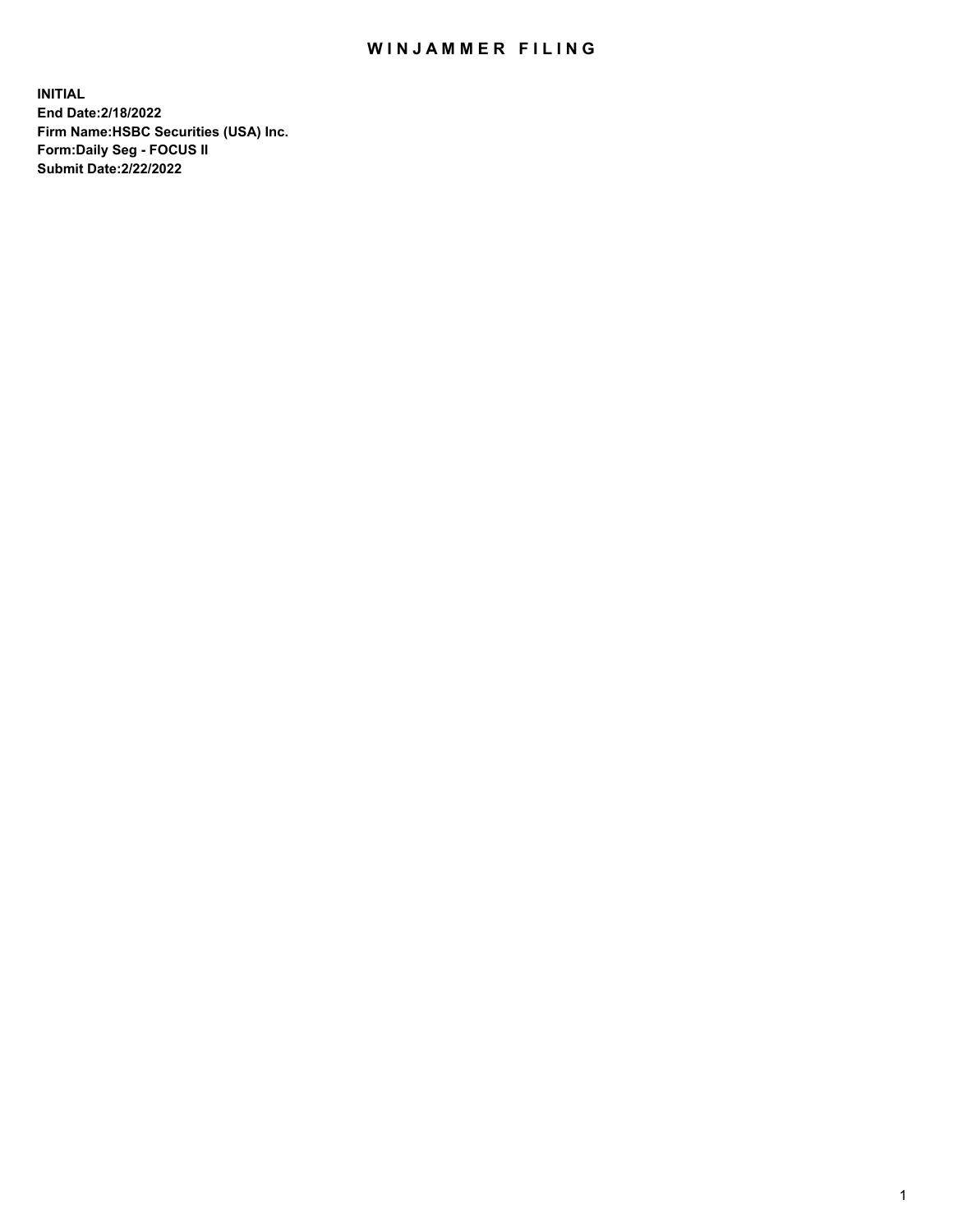**INITIAL End Date:2/18/2022 Firm Name:HSBC Securities (USA) Inc. Form:Daily Seg - FOCUS II Submit Date:2/22/2022 Daily Segregation - Cover Page**

| Name of Company                                                                                                                                                                                                                                                                                                                | <b>HSBC Securities (USA) Inc.</b>                          |
|--------------------------------------------------------------------------------------------------------------------------------------------------------------------------------------------------------------------------------------------------------------------------------------------------------------------------------|------------------------------------------------------------|
| <b>Contact Name</b>                                                                                                                                                                                                                                                                                                            | <b>Michael Vacca</b>                                       |
| <b>Contact Phone Number</b>                                                                                                                                                                                                                                                                                                    | 212-525-7951                                               |
| <b>Contact Email Address</b>                                                                                                                                                                                                                                                                                                   | michael.vacca@us.hsbc.com                                  |
| FCM's Customer Segregated Funds Residual Interest Target (choose one):<br>a. Minimum dollar amount: ; or<br>b. Minimum percentage of customer segregated funds required:% ; or<br>c. Dollar amount range between: and; or<br>d. Percentage range of customer segregated funds required between:% and%.                         | 96,000,000<br><u>0</u><br>0 <sub>0</sub><br>0 <sub>0</sub> |
| FCM's Customer Secured Amount Funds Residual Interest Target (choose one):<br>a. Minimum dollar amount: ; or<br>b. Minimum percentage of customer secured funds required:%; or<br>c. Dollar amount range between: and; or<br>d. Percentage range of customer secured funds required between:% and%.                            | 15,000,000<br><u>0</u><br>0 <sub>0</sub><br>00             |
| FCM's Cleared Swaps Customer Collateral Residual Interest Target (choose one):<br>a. Minimum dollar amount: ; or<br>b. Minimum percentage of cleared swaps customer collateral required:% ; or<br>c. Dollar amount range between: and; or<br>d. Percentage range of cleared swaps customer collateral required between:% and%. | 75,000,000<br><u>0</u><br><u>00</u><br>00                  |

Attach supporting documents CH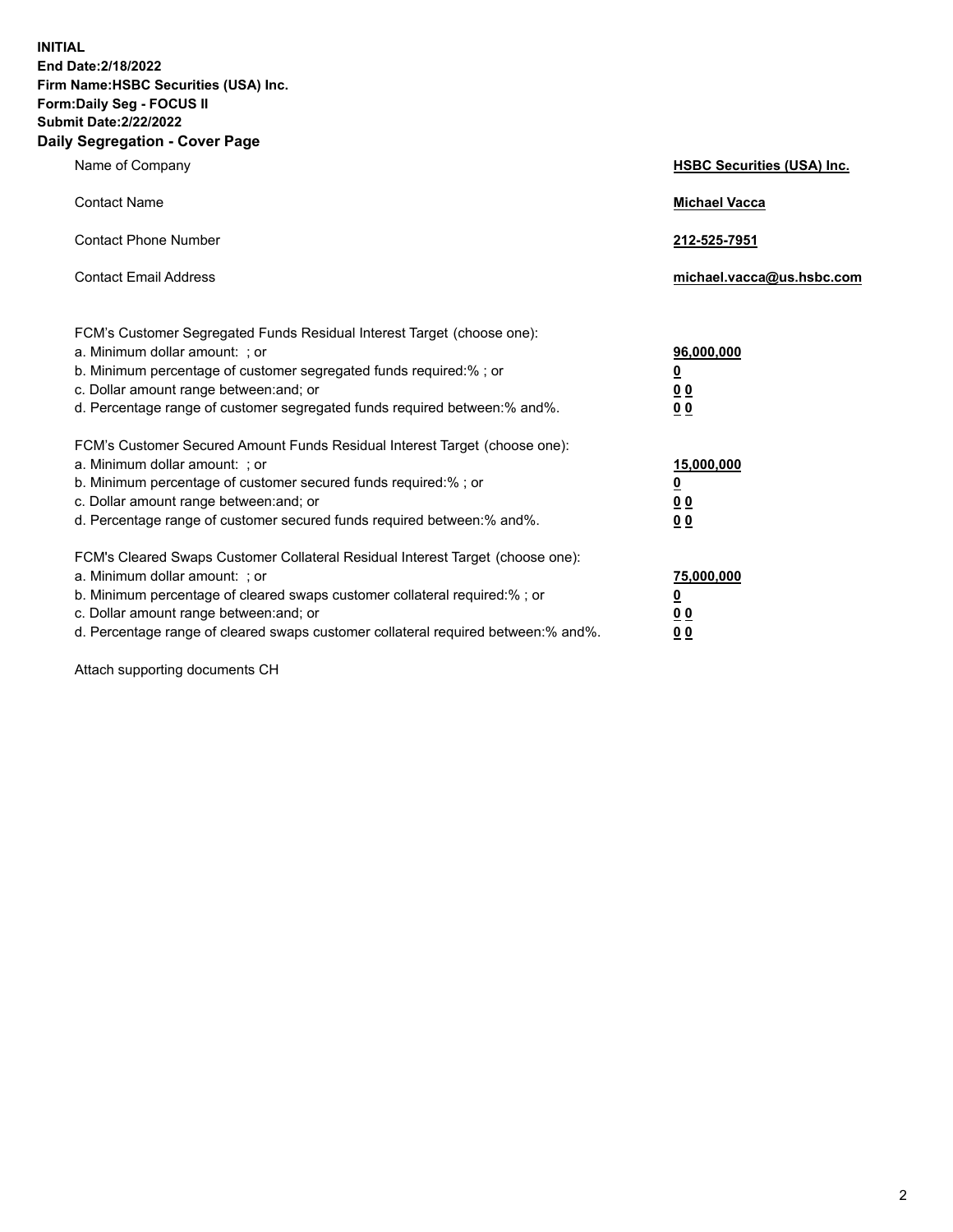**INITIAL End Date:2/18/2022 Firm Name:HSBC Securities (USA) Inc. Form:Daily Seg - FOCUS II Submit Date:2/22/2022 Daily Segregation - Secured Amounts** Foreign Futures and Foreign Options Secured Amounts Amount required to be set aside pursuant to law, rule or regulation of a foreign government or a rule of a self-regulatory organization authorized thereunder

## 1. Net ledger balance - Foreign Futures and Foreign Option Trading - All Customers A. Cash **94,523,882** [7315]

- B. Securities (at market) **50,485,072** [7317]
- 2. Net unrealized profit (loss) in open futures contracts traded on a foreign board of trade **5,467,948** [7325]
- 3. Exchange traded options
	- a. Market value of open option contracts purchased on a foreign board of trade **0** [7335]
	- b. Market value of open contracts granted (sold) on a foreign board of trade **0** [7337]
- 4. Net equity (deficit) (add lines 1. 2. and 3.) **150,476,902** [7345]
- 5. Account liquidating to a deficit and account with a debit balances gross amount **4,012,468** [7351] Less: amount offset by customer owned securities **-4,010,170** [7352] **2,298** [7354]
- 6. Amount required to be set aside as the secured amount Net Liquidating Equity Method (add lines 4 and 5)
- 7. Greater of amount required to be set aside pursuant to foreign jurisdiction (above) or line 6.

## FUNDS DEPOSITED IN SEPARATE REGULATION 30.7 ACCOUNTS

- 1. Cash in banks
	- A. Banks located in the United States **18,403,626** [7500]
	- B. Other banks qualified under Regulation 30.7 **0** [7520] **18,403,626** [7530]
- 2. Securities
	- A. In safekeeping with banks located in the United States **50,485,072** [7540]
	- B. In safekeeping with other banks qualified under Regulation 30.7 **0** [7560] **50,485,072** [7570]
- 3. Equities with registered futures commission merchants
	- A. Cash **0** [7580]
	- B. Securities **0** [7590]
	- C. Unrealized gain (loss) on open futures contracts **0** [7600]
	- D. Value of long option contracts **0** [7610]
	- E. Value of short option contracts **0** [7615] **0** [7620]
- 4. Amounts held by clearing organizations of foreign boards of trade
	- A. Cash **0** [7640]
	- B. Securities **0** [7650]
	- C. Amount due to (from) clearing organization daily variation **0** [7660]
	- D. Value of long option contracts **0** [7670]
	- E. Value of short option contracts **0** [7675] **0** [7680]
- 5. Amounts held by members of foreign boards of trade
	-
	- B. Securities **0** [7710]
	- C. Unrealized gain (loss) on open futures contracts **5,467,948** [7720]
	- D. Value of long option contracts **0** [7730]
	- E. Value of short option contracts **0** [7735] **128,324,802** [7740]
- 6. Amounts with other depositories designated by a foreign board of trade **0** [7760]
- 7. Segregated funds on hand **0** [7765]
- 8. Total funds in separate section 30.7 accounts **197,213,500** [7770]
- 9. Excess (deficiency) Set Aside for Secured Amount (subtract line 7 Secured Statement Page 1 from Line 8)
- 10. Management Target Amount for Excess funds in separate section 30.7 accounts **15,000,000** [7780]
- 11. Excess (deficiency) funds in separate 30.7 accounts over (under) Management Target **31,734,300** [7785]
- **0** [7305]
- 
- **150,479,200** [7355]
- **150,479,200** [7360]
- 
- 
- 
- 
- A. Cash **122,856,854** [7700]
	-
	- **46,734,300** [7380]
	-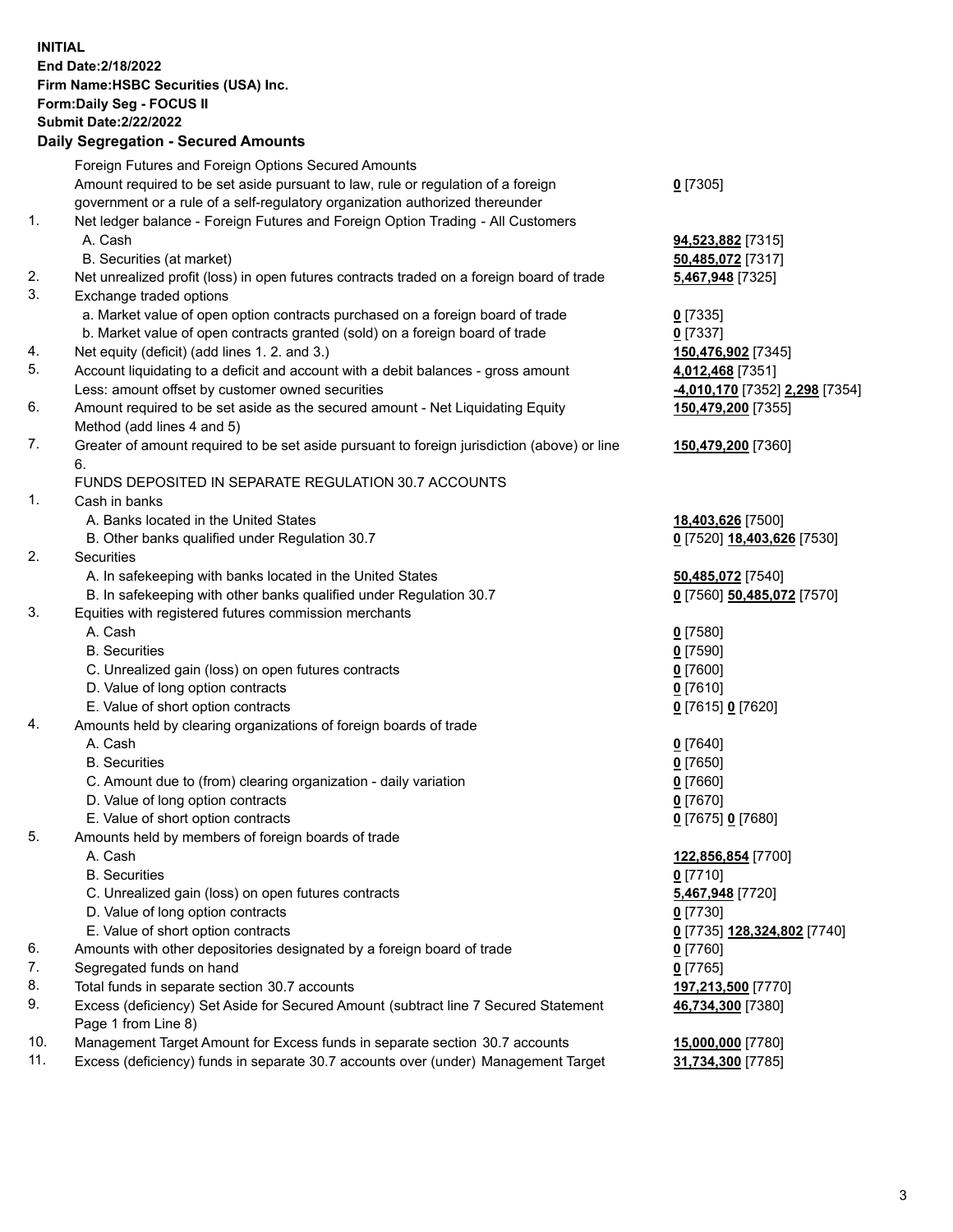**INITIAL End Date:2/18/2022 Firm Name:HSBC Securities (USA) Inc. Form:Daily Seg - FOCUS II Submit Date:2/22/2022 Daily Segregation - Segregation Statement** SEGREGATION REQUIREMENTS(Section 4d(2) of the CEAct) 1. Net ledger balance A. Cash **3,513,618,194** [7010] B. Securities (at market) **815,595,903** [7020] 2. Net unrealized profit (loss) in open futures contracts traded on a contract market **-1,554,053,961** [7030] 3. Exchange traded options A. Add market value of open option contracts purchased on a contract market **1,763,408,077** [7032] B. Deduct market value of open option contracts granted (sold) on a contract market **-303,199,208** [7033] 4. Net equity (deficit) (add lines 1, 2 and 3) **4,235,369,005** [7040] 5. Accounts liquidating to a deficit and accounts with debit balances - gross amount **1,481,433** [7045] Less: amount offset by customer securities **-1,481,433** [7047] **0** [7050] 6. Amount required to be segregated (add lines 4 and 5) **4,235,369,005** [7060] FUNDS IN SEGREGATED ACCOUNTS 7. Deposited in segregated funds bank accounts A. Cash **10,070,246** [7070] B. Securities representing investments of customers' funds (at market) **0** [7080] C. Securities held for particular customers or option customers in lieu of cash (at market) **37,690,097** [7090] 8. Margins on deposit with derivatives clearing organizations of contract markets A. Cash **1,967,869,717** [7100] B. Securities representing investments of customers' funds (at market) **44,858,534** [7110] C. Securities held for particular customers or option customers in lieu of cash (at market) **751,930,728** [7120] 9. Net settlement from (to) derivatives clearing organizations of contract markets **43,741,186** [7130] 10. Exchange traded options A. Value of open long option contracts **1,763,408,077** [7132] B. Value of open short option contracts **-303,199,208** [7133] 11. Net equities with other FCMs A. Net liquidating equity **155,485** [7140] B. Securities representing investments of customers' funds (at market) **0** [7160] C. Securities held for particular customers or option customers in lieu of cash (at market) **24,125,000** [7170] 12. Segregated funds on hand **1,850,078** [7150] 13. Total amount in segregation (add lines 7 through 12) **4,342,499,940** [7180] 14. Excess (deficiency) funds in segregation (subtract line 6 from line 13) **107,130,935** [7190] 15. Management Target Amount for Excess funds in segregation **96,000,000** [7194] 16. Excess (deficiency) funds in segregation over (under) Management Target Amount **11,130,935** [7198]

Excess